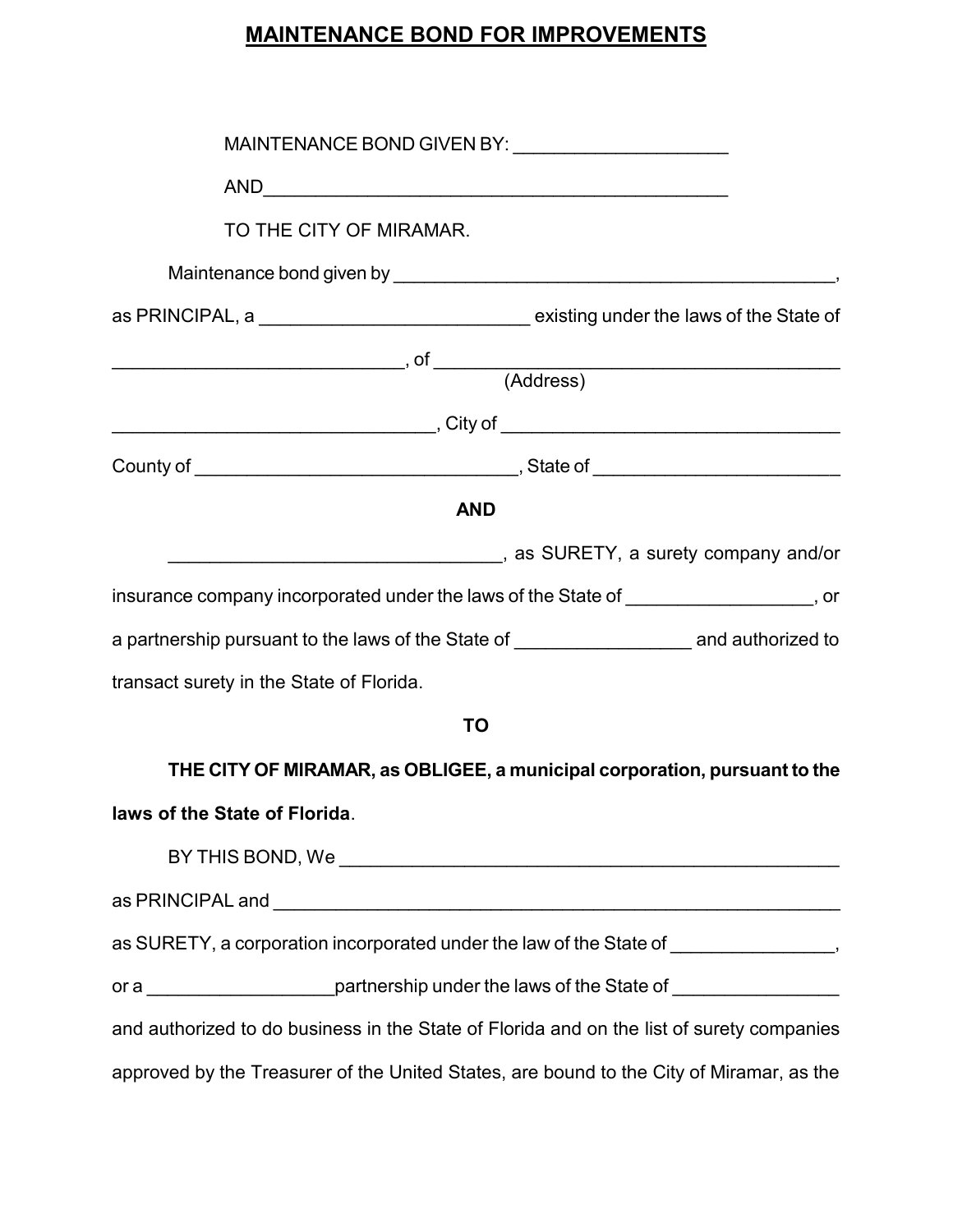OBLIGEE, hereinafter referred to as CITY, a municipal corporation pursuant to the laws of the State of Florida, in the full sum of \_\_\_\_\_\_\_\_\_\_\_\_\_\_\_\_\_\_\_\_\_\_\_ (United States Dollars) (\$\_\_\_\_\_\_\_\_\_\_\_\_\_\_\_\_\_\_\_\_\_), for payment of which PRINCIPAL and SURETY jointly and severally bind ourselves, our successors, assigns, and personal representatives.

SEALED with our Seals, signed and delivered this day of  $\qquad \qquad ,$ 

20\_\_\_\_.

WHEREAS, PRINCIPAL has applied to the City for acceptance of certain

(Specify type of improvement: water, sewer, reuse, paving, drainage)

(Name of Project) subdivision improvements for \_\_\_\_\_\_\_\_\_\_\_\_\_\_\_\_\_\_\_\_\_\_\_; and

WHEREAS, the Code of the City of Miramar requires that adequate security be posted to insure prompt repair or replacement of those subdivision improvements accepted by the City, and

(Name of Project) WHEREAS, PRINCIPAL is required to, within fifteen (15) calendar days of being notified by the City's Director of Public Works/Utilities, repair or replace damaged or defective subdivision improvements for \_\_\_\_\_\_\_\_\_\_\_\_\_\_\_\_\_\_\_\_\_\_\_ attached hereto and and incorporated herein,

NOW, THEREFORE, THE CONDITIONS OF THIS BOND are such that if PRINCIPAL;

- 1. Corrects defects or repairs damage to subdivision improvements in a timely manner as specified by the Director of Public Works/Utilities; and
- 2. Pays promptly all persons, firms and corporations that supply labor, materials and supplies used in the repair and replacement of the subdivision improvements, for a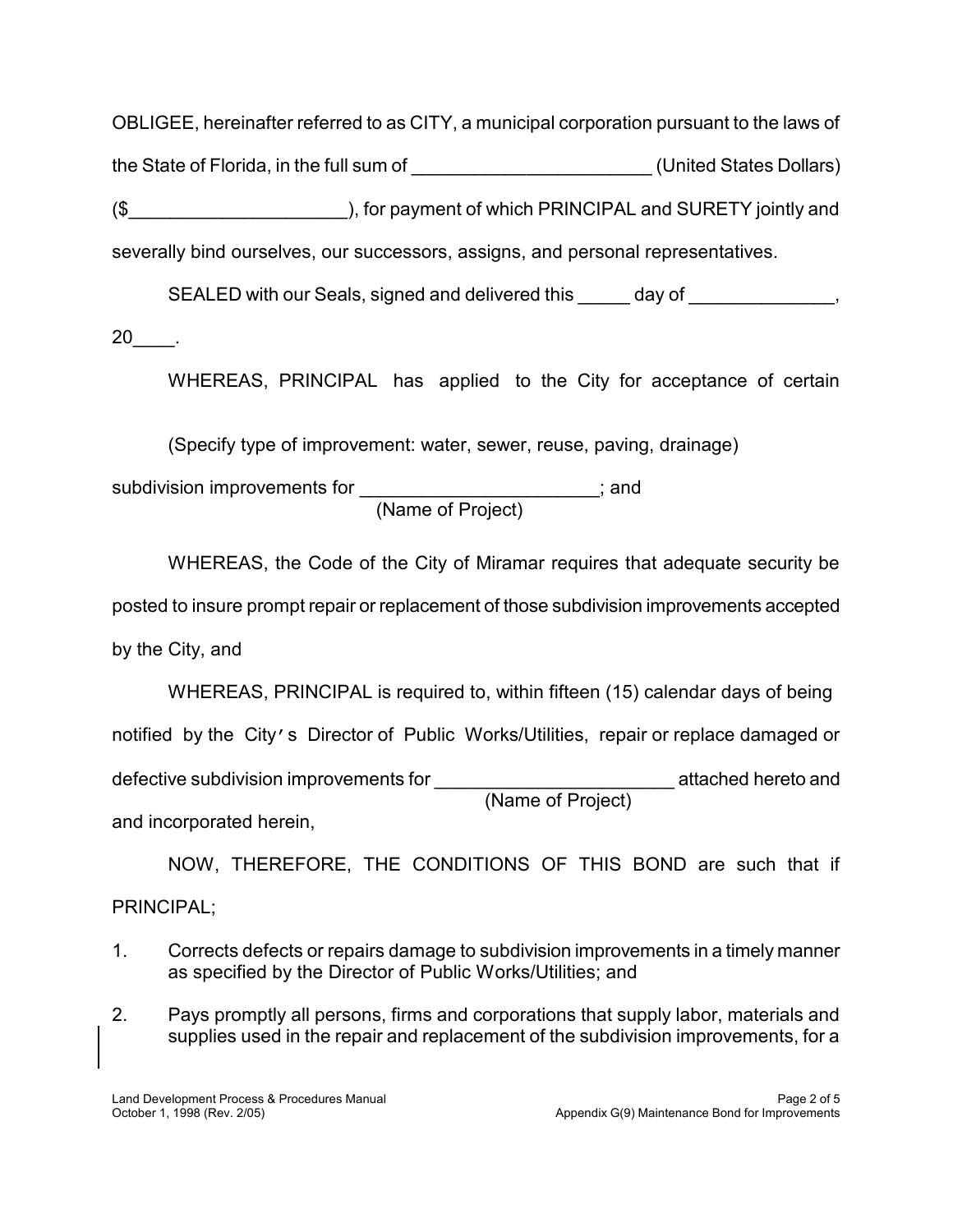period of twelve (12) continuous months from

## (Date of Acceptance)  $\frac{1}{2}$  ,  $\frac{1}{2}$  ,  $\frac{1}{2}$  ,  $\frac{1}{2}$  ,  $\frac{1}{2}$  ,  $\frac{1}{2}$  ,  $\frac{1}{2}$  ,  $\frac{1}{2}$  ,  $\frac{1}{2}$  ,  $\frac{1}{2}$  ,  $\frac{1}{2}$  ,  $\frac{1}{2}$  ,  $\frac{1}{2}$  ,  $\frac{1}{2}$  ,  $\frac{1}{2}$  ,  $\frac{1}{2}$  ,  $\frac{1}{2}$  ,  $\frac{1}{2}$  ,  $\frac{1$

3. At the end of the one year maintenance period, the sanitary sewer system shall be cleaned and televised. The storm sewer system shall be cleaned free of any accumulated sediment during said maintenance period. Then this Surety Bond shall be void; otherwise it remains in full force.

PRINCIPAL and SURETY jointly and severally understand, in the event the PRINCIPAL fails or refused to repair or replace damaged or defective subdivision improvements, the CITY has the right to recover the full amount of this Surety Bond for the purpose of the amount due to the CITY up to the face amount of the Bond by letter signed by the Director of Public Works/Utilities, or a designee, stating that the PRINCIPAL has defaulted on its obligation to complete the required repairs. PRINCIPAL and SURETY also understand, in the event the CITY elects to collect monies from SURETY and the funds recovered thereby prove insufficient to complete the repairs, the PRINCIPAL shall be liable hereunder to pay to the CITY upon the completion of the repairs the final total cost thereof, including but not limited to, engineering, legal, and contingent costs together with any damages, direct or consequential, which the CITY may sustain because of PRINCIPAL'S failure to comply with all of the requirements hereof.

In the event the CITY receives a Notice of Cancellation of this Surety Bond and a substitute form of security is not received by the CITY sixty (60) calendar days prior to the cancellation date, the PRINCIPAL shall be deemed in default and the provisions herein shall apply.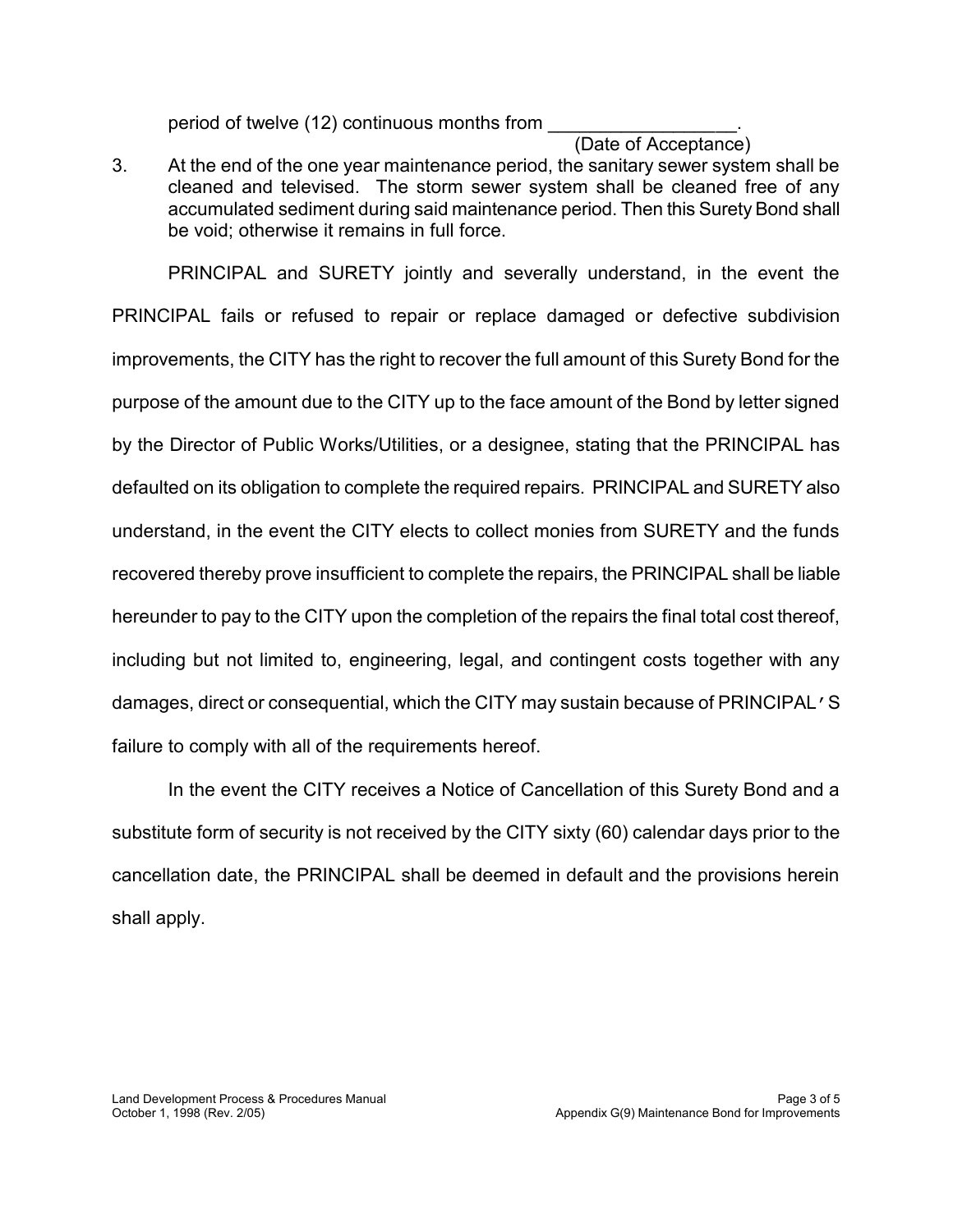PRINCIPAL and SURETY jointly and severally understand and agree that the failure to complete the designated repairs within fifteen (15) calendar days after written notice from the CITY to do so, shall be deemed a default and refusal to comply with the requirements of this Maintenance Bond.

This Maintenance Bond shall remain in full force and effect for a period of one (1) year, beginning on \_\_\_\_\_\_\_\_\_\_\_\_\_\_\_\_\_\_\_\_\_\_ and ending \_\_\_\_\_\_\_\_\_\_\_\_\_\_\_\_\_\_\_\_\_\_\_\_\_ (Date of Acceptance)

IN WITNESS WHEREOF the PRINCIPAL has caused this Bond to be executed by its President and attested by its Secretary and its corporate seal to be affixed or by its general partner; the SURETY has caused this Bond to be executed in its name by its Attorney-In-Face duly authorized thereunto so to do, and its corporate seal to be affixed, all on the date first written above.

(THE REMAINDER OF THIS PAGE IS INTENTIONALLY BLANK)